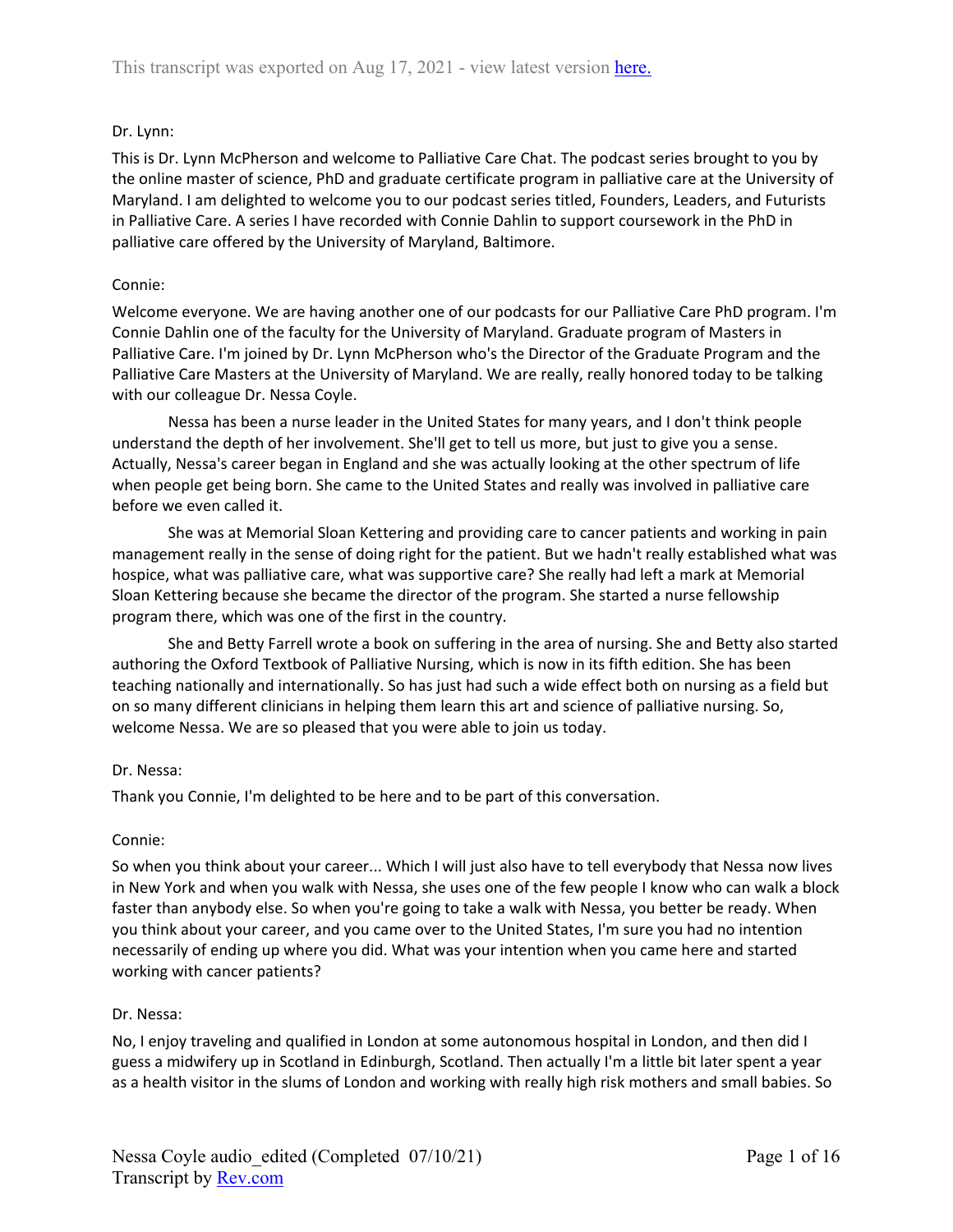that was the trajectory. Then I went to Australia just to see a little bit of that country and to Malaysia and Cambodia.

So I was in this traveling mode, as I think many of us are when we first graduate and we're young and seeing the world with fresh eyes and enormous possibilities. Then I think it was very much my focus and my interest was in neurological nursing. I did I guess postgraduate at the Montreal Neurological Institute.

So that was really my focus interest of great interest. Then just in a way travel lost, I ended up in New York city where I had friends and spent a year at New York Hospital on the Neurology Unit. It just wasn't a good fit for me. I did about three months holding up in a friend's attic in Connecticut. Then there was an opening, a neuro oncology unit was opening at Sloan Kettering cancer center. A friend of mine said, "This may be a good fit for you." So that's how I ended up in Sloan Kettering just by chance.

### Connie:

You thrived. I mean, you did so much there in terms of I know you had a partnership with Dr. Cathy Foley and Dr. Richard Payne, but you were really in the avant-garde of really thinking about this pain management and thinking about the field.

#### Dr. Nessa:

I think you give me credit where it's not really due. I think it was just this natural evolution of being in a setting which was incredibly nourishing for me. And being in an area where the issues of pain and suffering where just very evident. It was on the neuro oncology floor where a lot of people with pain were admitted because pain wasn't really a specialty in those days.

Kathy Foley was recruited by Dr. Jerry Posner really to look at pain and to try and understand and looking at the science of pain and to address its management. So it was really I was in the right place at the right time. In a way had a common spirit in a way of feeling in the world as Kathy Foley. So we formed really a nice team.

So it was a natural course of events which wasn't pre-planned, it just evolved. Just I think in a way that supported palliative care and the way it's being looked at now as really an integral part of care. It's just has evolved. So surely there's been some planning along the way, but it's been this natural evolution of a need was there. I was in a setting where the need was recognized and could be addressed.

### Connie:

I think you mentioned something that I don't think some people would know is that, many people would take pain management for granted and think about the cancer floor would be the right place or something else, but you're saying that nobody knew that much. So it was in fact, the neuro-oncology floor that was thinking about the pain of the neurological pathways and looking at it that way.

#### Dr. Nessa:

Exactly. It was looking at the science and just as now in palliative care, we look at the science as well as the art and try to understand it. Understand what is it that people need and what is it that people are addressing. I mean, it's interesting because all the way through this idea of that's why nursing is very much in the forefront. I think of this idea of listing and trying to understand the meaning behind the words and to recognize suffering and to be quiet, just to sit and listen and to be present.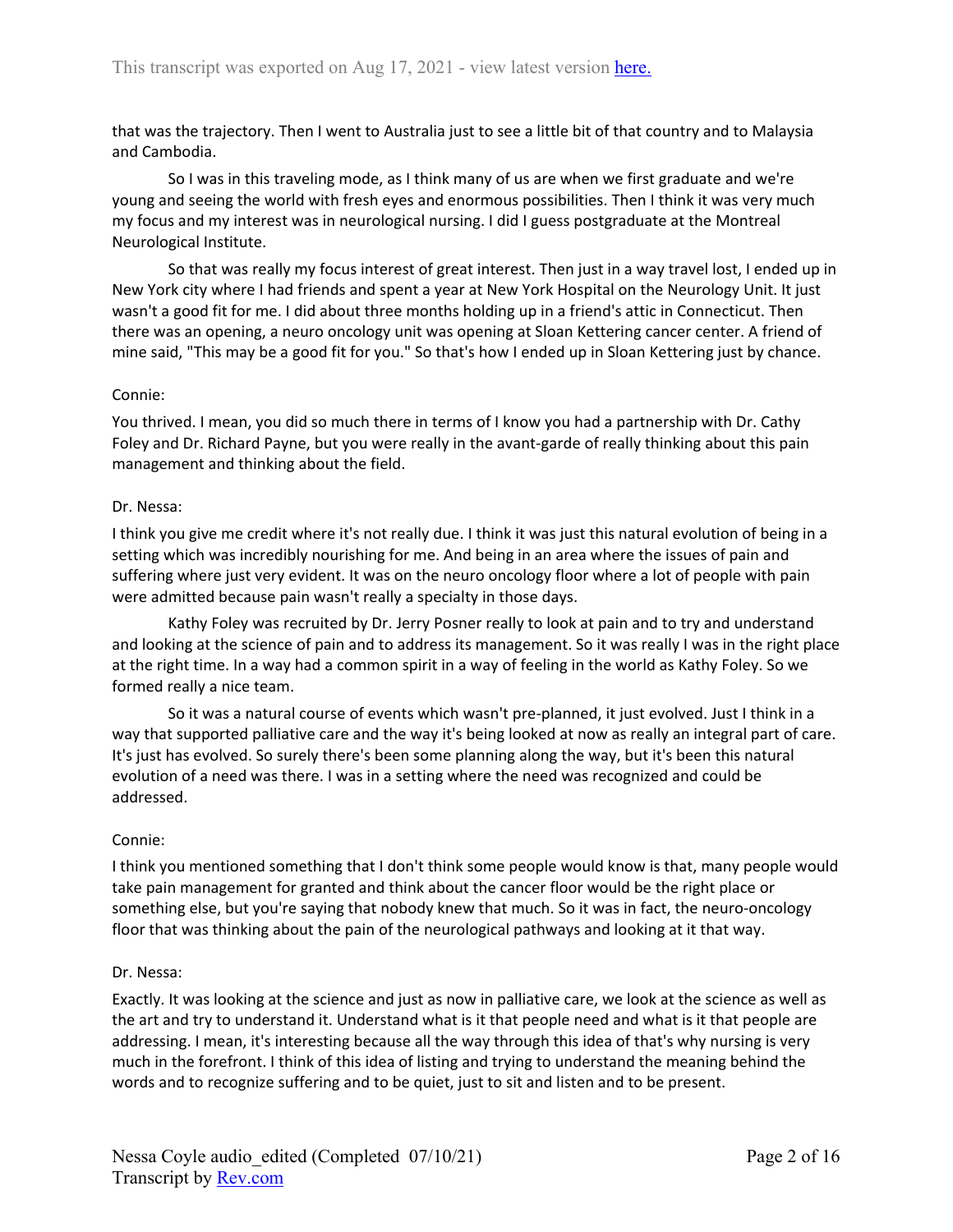Then to try and sort it out in this multidisciplinary interdisciplinary way but what is it that people are asking for them? What is it that we're seeing here? Then how can we best address it? So lots of conversations about what we were seeing. Those conversations were part of both the art and part of the science.

We needed to understanding the art, needed to understand the science, we needed to understand the language, we needed to understand all of those. You're right, this was in the setting of neuro-oncology. Then because that's where patients with pain are usually admitted. That's where then there's this tremendous amount of suffering, not only on the part of patients but also on the part of families and when they went back into the community. In a way, it was this story, this picture Connie which was slowly unfolding in front of our eyes.

### Connie:

Well, and I think that the other part of letting our students know that you had this clinical interest, but you also really felt about the ethics and the rights of patients. So getting your PhD and the students to know that I had worked with Nessa on a particularly important position statement, which is physician assisted death site. So I had to really see how Nessa's mind worked in the ethical part.

But if you can speak to your dedication to patients and what their needs were, and then getting into that ethical realm, I think would be really, really interesting for our students to hear.

### Dr. Nessa:

That's another really focused interest in me. So it was the communication that was aligned with what were people asking for. That's what I focused on, that was my PhD research on when people in a cancer center where most people go wanting to live as long as they can. But there's a subgroup of people who are asking for hastened death, what were they actually asking for? And what was that language from them?

Then as all of this unfolded, I became again increasingly interested in bioethics and really the obvious nature that everything we do is underpinned by bioethics as the nature of our practice. Again, these folded into each other and I did, I guess, a certificate program in bioethics. The major person who set that up was Nancy Dubler.

So these were, again, all natural fits. As the issues of pain and understanding pain and the mechanism of pain try to sort out the tissue damage response of pain and suffering component of pain and trying to sort those out. Then how would revive management approaches to address this different etiologist.

Then it became very, very clear that we had to sub group of patients who when they came to the outpatient clinic, the pain clinic, there was enormous suffering expressed by them and the family was falling apart. They've come into our emergency room, the agile care for symptoms which could have been controlled with earlier intervention. So that we recognize that we needed to be able to identify this subgroup of patients and families who needed an extra level of support.

So we then developed a supportive care program which was an outreach program to these patients and families who were specifically in need. Actually at that time for one particular patient we did develop telemedicine and we have this whole telemedicine set up in his house which was really interesting. Now telemedicine is really such an integrated thing particularly with COVID.

So again, Connie, this natural evolution of these things built on it and the next, next, next. It was really the need to have one's eyes wide open to see what one was seeing and not just keep on going in the same old away but recognizing that things need to change. There's something that needs to be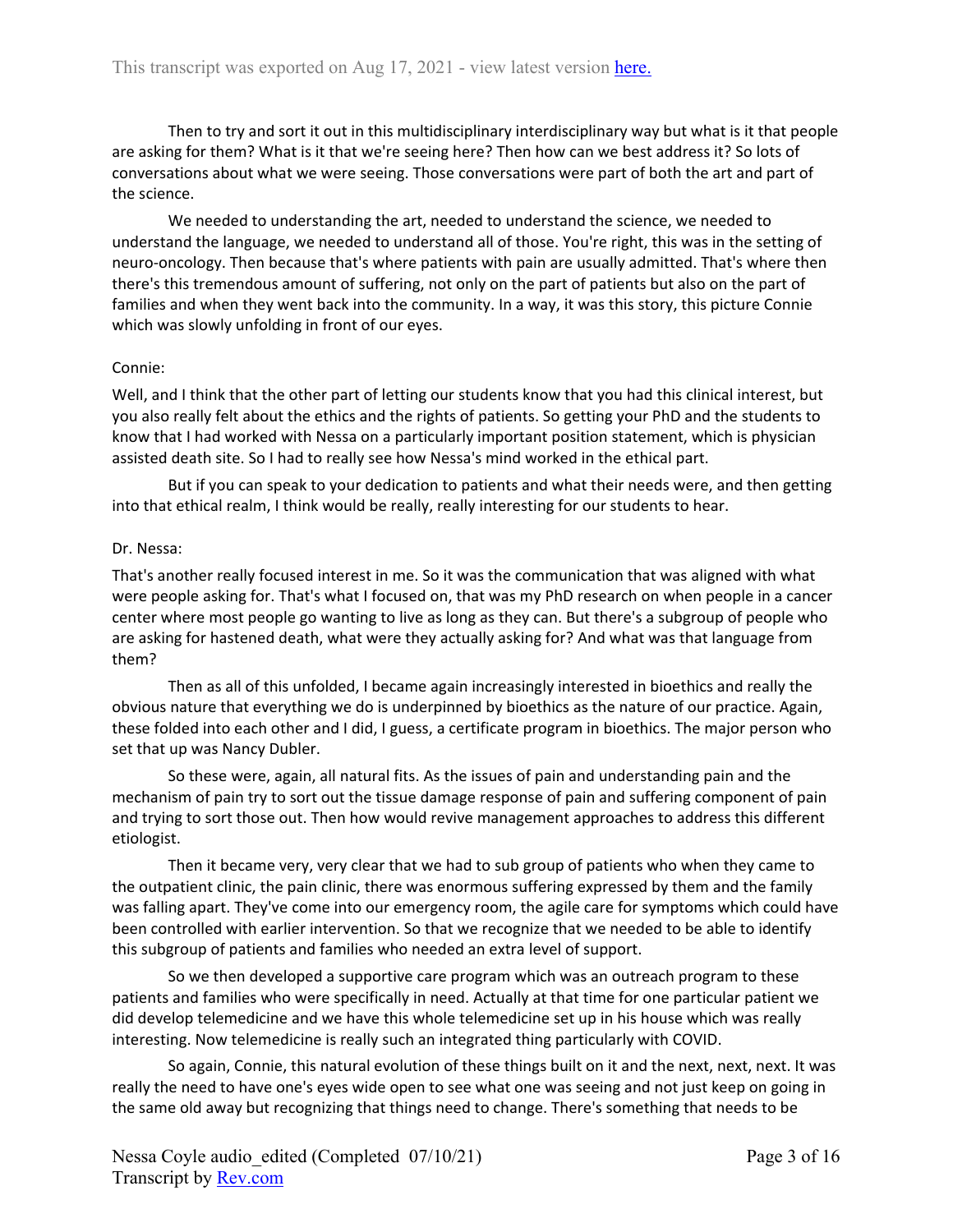addressed here. That's both the ethics and the rights of patients rights to families and the importance of a team working together. So all of this initiative was under the department of neurology and they were very supportive of this program and it was teamwork and very much teamwork.

### Connie:

Well, I think you speak to the importance of understanding the context. Being asked by you recognizing a need wasn't being met, working for the institution to offer some solutions and may not have been-

### Dr. Nessa:

Yeah. I didn't interrupt you there because again, things that one could do early on, I was able to do it would be more difficult now and I acknowledge that. So as I learned that it's best to do something first have it working and then ask permission.

### Connie:

I think that's what a lot of palliative care has been about, right. That we used some of our parts and we move forward. What's the saying, don't ask for permission ask for forgiveness.

### Dr. Nessa:

Yeah, so that was a really there and it was easier to do in those days I think but perhaps not so many in us, so I recognize that.

### Connie:

No, I think people still are trying to figure out when we want to do something different, people are so-

Dr. Nessa:

They do.

Connie:

... yeah, same to the cloud of stew. They want to just do what it has been and I think that's been some of the conversation I've been thinking about recently is that, we keep saying healthcare wants to change but everybody's saying, "But this is how we've done things." So it's this real part of knowing where we need to go, but people are afraid to change. The whole way our payment structure supports the old way and not moving forward. So that's a whole other issue. But I think when you think about-

Dr. Nessa:

Also... Sorry.

Connie:

Go ahead.

### Dr. Nessa:

Again, there was a lot of institutional support from the neuro oncology unit, incredibly supportive it because it was working, it was effective and it was the right thing to do. That was recognized by everyone within the group.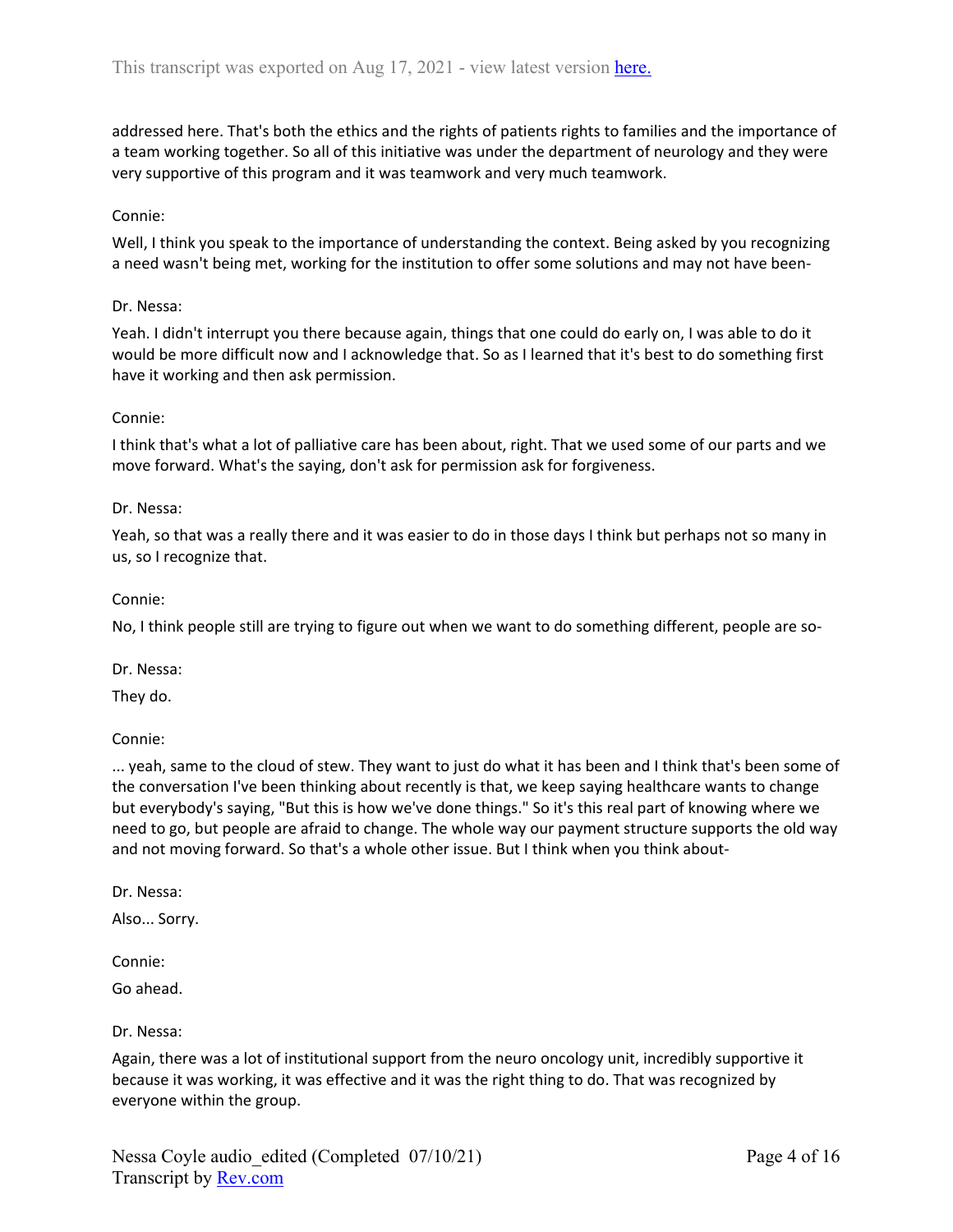# Connie:

Well, then I think for you though, if you made this evolution from doing midwifery to neurology and then you also became a nurse practitioner and then you received your PhD. I mean, so you also continued to grow as a clinician, as you were gaining all of this and moving this program along as well.

# Dr. Nessa:

Right. That's correct.

# Connie:

So when you think about... And you've talked about being able to start this and getting a support, but were there other things that you felt were going on in the larger world of the development of palliative care that were significant for you as you were thinking about both moving the program along and your own practice and becoming more of a leader?

### Dr. Nessa:

I think to begin with the program was very small and it was recognized that within institutions the need was huge. So the program needed to get large and needed to expand. I think that was one of the reasons and that had been already a fellowship program for physicians, this small fellowship program for physicians. There was obviously, because this was teamwork, the need for a similar fellowship program for advanced practice nurses.

Initially it was for clinical nurse specialists and then it became obviously very important that the advanced practice nurse was able to have prescription privileges and could move ahead in a collaborative practice. So then it became that it was nurse practitioners because in the State of New York, they had prescription privileges which clinical nurse specialists did not.

So it recognized that there was this expanding role that nurses needs to have specific qualifications coming into the program and that physicians or nurses needed to train together. So they both had specific needs which perhaps could be directed a little bit towards them, but they needed to have a similar background, develop a similar language, have the same scientific knowledge of how to address pain.

So that became obvious. Now the program's expanded so that now I think that there're five advanced practice nurses, as well as five physicians in the program. We've just started now to include a physician assistants in the program so that's new.

Again, so it's recognized the importance of nurses, advanced practice nurses in the role of palliative care. Also, with the recognized needs that also become responsibilities. So it's a very high level of practice that's required.

# Connie:

Well, I think I'm impressed by that because I think one, we're still over many years later for our students to understand that physician fellowships started before their recognition of palliative care as a medical specialty. They weren't probably as organized and they're now some 70 or 80 fellowships, and some of the programs have seven and eight.

At any one time in the country right now in terms of APR and fellowships, there's like eight to 10. One is in the community. None of them allow for clinical nurse specialists, which is a problem because I think as far as APRNs we want to be inclusive and have both. There're some that have started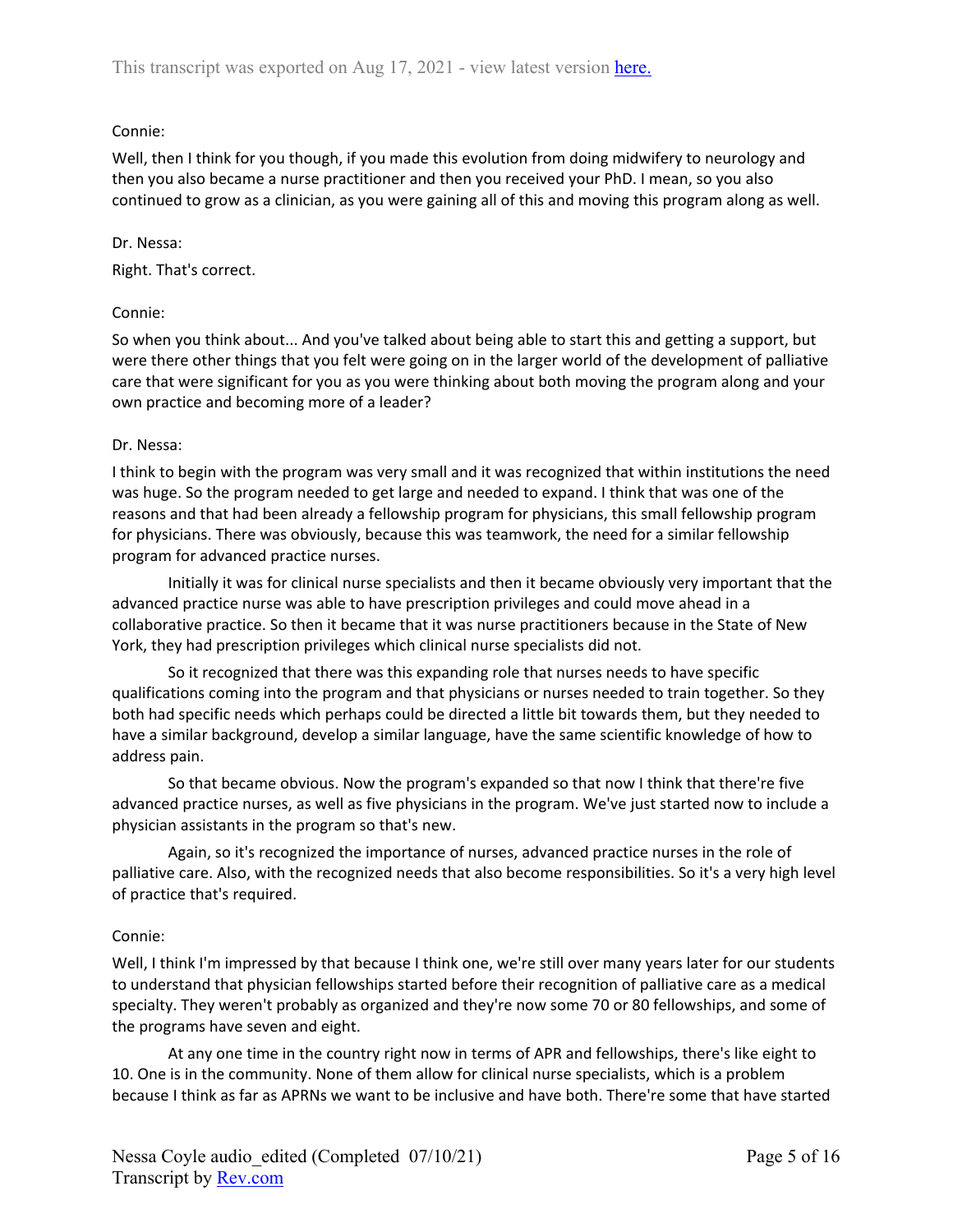to include a social worker or a chaplain, but I think we're still coping within hospice and palliative care. That ironically even though it was a nurse led hospice movement here in palliative care, it became very physician part and we haven't brought the non-physicians the same opportunities to have some of this training.

I think the second thing you spoke to is even when we have fellowships, we have to be very aware of the fact that there is content that all of us need to know and there will be role development that we need in each one of our disciplines. So, now I want all my students to hear from Lynn with all of the pharmacology part. She's not going to be able to tell people about the APRN enroll and I wouldn't be able to talk about the physician role, I mean the pharmacist role.

So we have to think about that. But we still haven't figured that out, I think and that's an interesting part that here we've been in this mode in this country if you just want to start till the hospice benefit we're looking at close to 50 years but we're still figuring out some of the education piece.

### Dr. Nessa:

Right. Yeah. I think it's really important. I think that's particularly in this collaborative practice groups, it's whether or not both the physician and an advanced practice nurse sees every patient or does a advanced practice nurse have his or her own adaptive patients and the physician never sees someone that's not advanced practice nurse wants them to see that patient.

So all of that I think is unfolding and the issue of reimbursement and practice model of the particular institutions. I think all of that is unfolding. I think it's gone from just this evolution from pain and palliative care on the department of neurology, neuro oncology which is how it started at Sloan to palliative care which encompassed pain, although there's a separate anesthesia pain service.

Then over the last few years it's changed to supportive care. People have different views about that. I think it was because of this very difficult issue of that this feeling that palliative care was on the end of life care rather than being integrated throughout the course of the disease trajectory and not related to closeness to death, but related to need.

So that's from an oncological viewpoint even though it's clearly stated, it's still difficult for oncologists not to twin that with palliative care with end of life care. It became sometimes difficult for patients to be referred to palliative care, but it seems to be more acceptable to some, for supportive care. But I'm not sure the change in the language makes a difference.

### Connie:

Well, it's interesting because you bring up... I mean, I think no matter what we call the patients we'll figure out what it is. So who are we palliating? Are we palliating the referring providers or are we palliating the patients? I mean, it's just interesting.

#### Dr. Nessa:

No, it is, I agree with you and it's not solved. But I think the other thing is there's such a huge need, Connie, that the reality is that. First of all, I think it's really important that everyone, every nurse and every social worker is a palliative care, a primary palliative care person. They have to have this basic skills on when you affect someone to a specialty palliative care program or supportive care program.

The reality is because the need is so great across the spectrum, that most people who've got referred to the palliative care specialty program have advanced disease, that's reality.

#### Connie: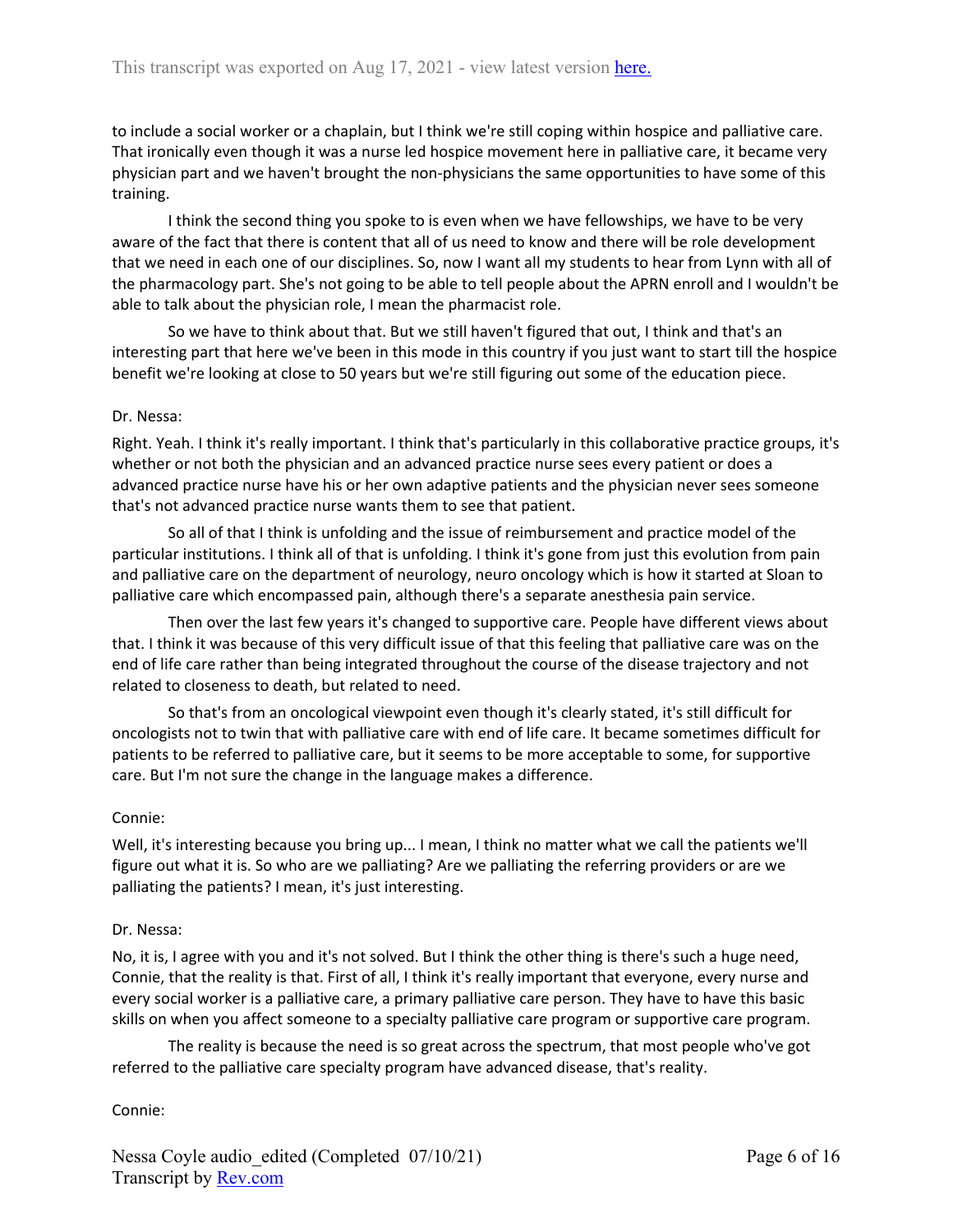Okay. I mean, and so that's also interesting because I think, where my work has been at least in my state in the last number of years is knowing what happens to the academic medical centers and then trying to bring it out to the communities.

In my small little state of Massachusetts, what happens in the community with a 25-30 mile radius outside of Boston versus the other side of the state, which borders on New York, Vermont, New Hampshire we still have patients there that don't have access to palliative care in their communities. They have to, believe it or not, Massachusetts is small I know, but they might have to drive an hour or two to get to a palliative care provider.

So that to me, I mean, speaks to your point about how do we ensure that all clinicians have these primary palliative care skills. But even also expand that, because when I think about the communities I think in some of these smaller communities the best refers are the physical therapists because they're seeing these patients. What do they have to do? They have to measure their function.

So what if we had them do a palliative performance scale or something like that, that would really push that. Or you might have the pharmacist in these small pharmacies who are noticing that all of these prescriptions are happening and going, "Hmm, they must be having more comorbidities, should I be sort of talking about that?" So it's an interesting evolution, I think, of where are we in this time of space of moving out the education and moving this whole concept of primary palliative care provider.

### Dr. Nessa:

Right. I think that's, yeah. I think what's starting to being recognized in the oncology setting is most of the care now is at home and then the outpatient setting. So the need for really skilled and comprehensive palliative care, supportive care in outpatient setting in those clinics is absolutely essential. Then again, how the role of the nursing and the physician and advanced practice nurse and the RN, how those roles all work together and compliment each other.

People are still finding that out. The other thing that I think is incredibly important so it's a part of clinical ethics, but also this issue of communication and communication skills is absolutely essential. I work in the department of psychiatry and behavioral medicine as part of the communication skills team both teaching and facilitating in that for physicians and nurses and advanced practice nurses and RNs by the bedside.

So I think these skills understanding pain from a tissue damage response and from a suffering component, understanding clinical ethics and communication skills. Those communication skills really should be again, part of the skills that every single RN by the bedside, and also certainly advanced practice nurses.

Starting those conversations with patients early on, just early on so they're not frightened by palliative care. They're not frightened by this whereas this possible normal conversation you have with every single patient about their values, what's important to them. What care do they want and then we're addressing them periodically. So it becomes a normal conversation that you have with every patient and with every family.

So I think normalizing these things that we do as a way of practice as comprehensive practice is really important. I think that played a big role in this. So in skills, it's the science, the art, it's clinical ethics. Being a part of a clinical ethics consultation team and it's communication. These are all advanced practice nursing skills which are essential. The fundamental-

Connie: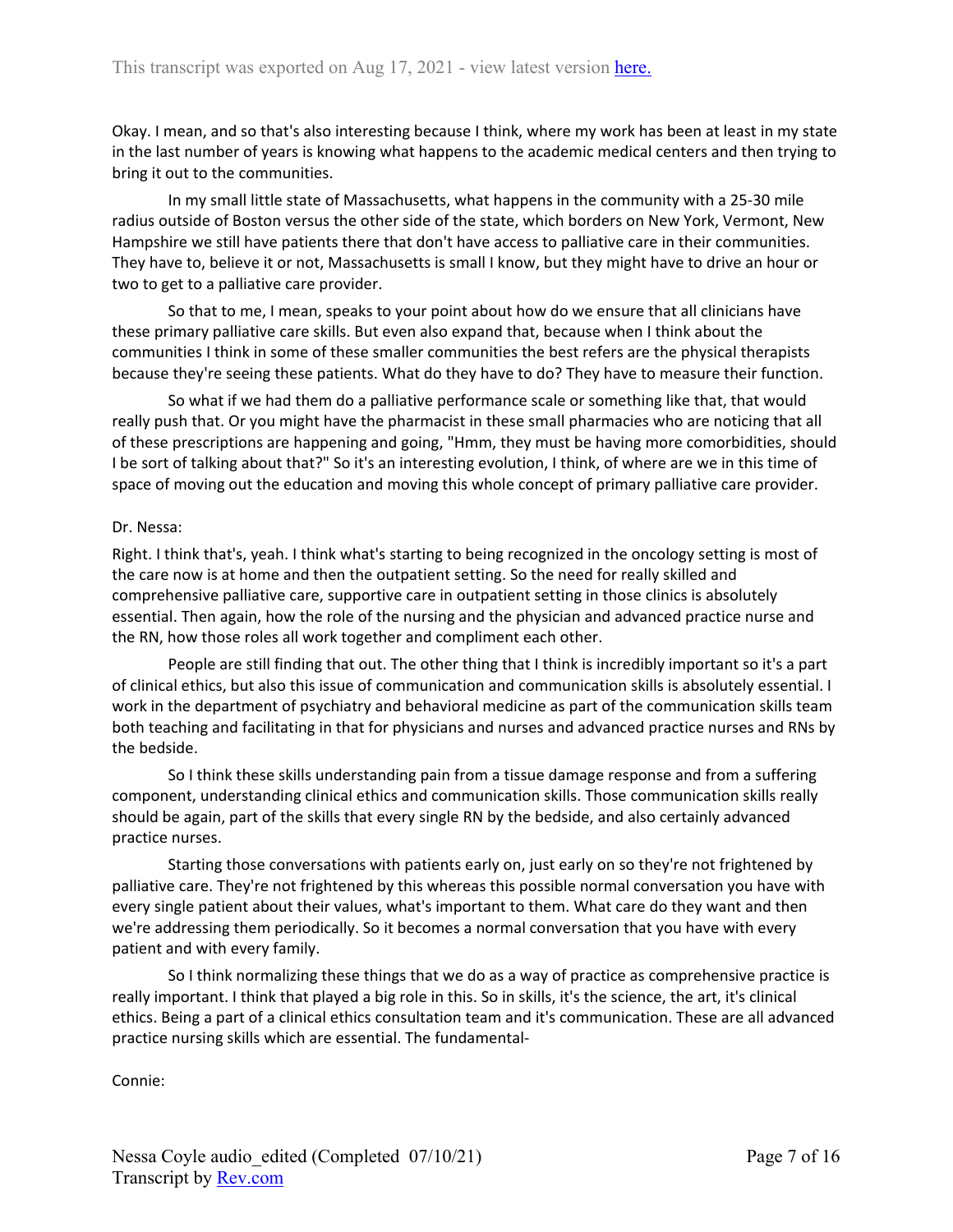I think also taking advantage of those educational parts. I don't if you remember this. So for our students Nessa came to visit me at my setting and I was asked to do a teaching session for case managers. I brought Nessa along with me, and we did a talking about palliative care and we were asked to do a roleplay, so Nessa and I had not practiced. I think you were playing a woman with breast cancer and I was playing the nurse interviewing.

We did, it must have been about 10 or 15 minutes and by the time we were done the case managers were in tears. But it was so powerful because I think what they were allowed to see was you need to go deep sometime and that these weren't easy conversations, but that at the end you could do a much better care plan because you've actually asked the questions. But the power in that was the emotion, I think. I just remember you and I hadn't practiced, we looked at each other and said, "Okay, we'll just try."

### Dr. Nessa:

It's best not to practice, it's best just to be spontaneous. But I think this idea of sitting with the emotion and listening and I think to be able to sit on to... The other thing I think that because some of these situations can be so distressing and so upsetting, but to recognize that I have always worked with an internal anxiety thermometer when I feel that going up and up and up inside me I've learned to recognize that and to quieten it down.

Because if you're anxious when you're sitting with a patient and your mind is full of self-talk, I don't know if I can do it as if I can sit here, you're not listening to the patient and not being present.

### Connie:

Right. I think of that, I mean, and you have had so many different experiences. I would love for our students to be able to hear, you've traveled the world and teaching and you've taught in places where there was translators. But then you've taught in places where the conditions were just varied. I'm wondering what some of those lessons for you about teaching internationally in some countries that were more developed than others, how did that enrich your practice and what did you learn from that just in terms of global palliative care?

### Dr. Nessa:

Well, I think, the principles of the same. Perhaps tell you, Connie, I mean, it's sitting by the bedside and listening and understanding what the nature of suffering is of that person. Then what's possible within that area. There's no point in talking about things which are not possible. So what do they have available and how can you teach people how to use those things?

So talking about pain, so talking to a patient who is lying in the bed, terrible bedsore, perhaps a paraplegic because of cord compression wasn't recognized knowing that person had terrible pain before they lost function of the lower extremities. Listening to those conversations and then addressing it as best you can within the cultural context.

Hearing the voices of nurses when talking to nurses, you this, you've done a lot of international work too Connie. Of knowing all the barriers are up against and really supporting them and encouraging them and finding out what are the tools that they have available and how can they best use them and how can they advocate for their patient.

So again, another big role for advanced practice nurses is advocacy and the different types of advocacy. Recognizing what's needed and then advocating for that patient and family. You might need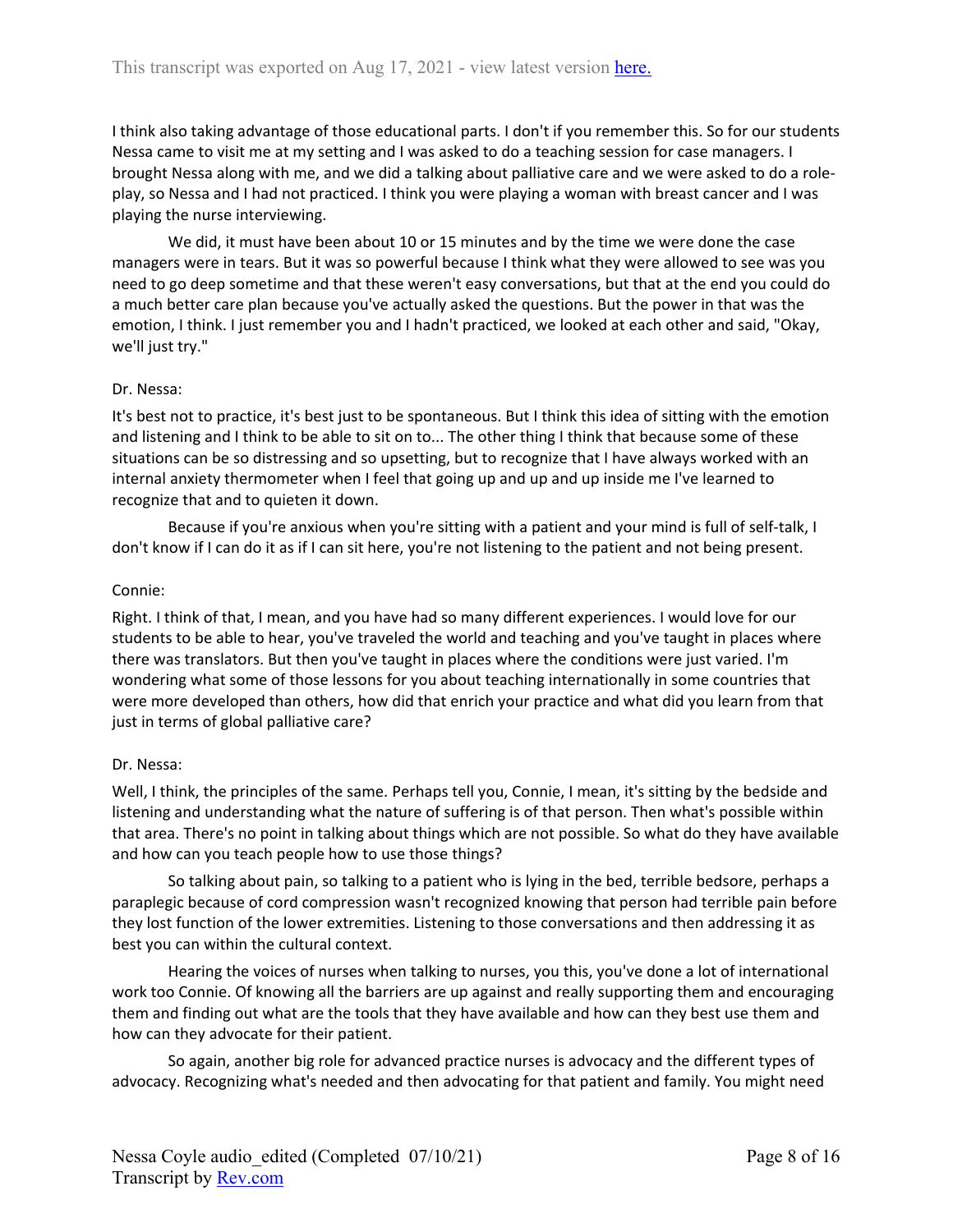to do it as a foreground, or you might do it in a way of making sure that that patient and family have all the information they need so they can make an informed decision.

### Connie:

That's what I love Nessa. Because your last point is so important for all of palliative care providers. We are not trying to make them make decisions or to forego treatments or whatever. We're trying to give them the information so that they can make an informed decision. I think sometimes people get confused about that. If you think about when you get referrals to make them a DNR or to make them understand.

I always when I got those referrals of make them a DNR, I was like, okay, this is going to be a conversation where I'm listening to the patient, right? Because at a certain point in my mind have been harassed by people that they're not making the right decision. I think this whole interesting part that we're offering people a choice, but then we don't like their choice and so we get mad at them.

But then also just making sure that they do have the knowledge that they know they have a choice. I think the case that is the most to me visible for that was I was called, and this was early in the palliative care development when I started it with Andy I got called to the ICU of a woman who was probably in her early 50s. She had Adriamycin induced cardiac decompensation, and they were going to do a procedure on her.

What became apparent to me is that she might not survive this. That her heart was so damaged and her lung capacity was so damaged that either they wouldn't be able to put her on the vent, they wouldn't be able to take her back off of the vent or if she would die inter-operatively. My angst was whatever she needed to do was fine. She had two teenagers, but that she didn't even understand that she might not survive this procedure.

Where my role was if thinking about who was the best person to talk to her. So I called up her primary care provider and said, this is who I am. Don't know if you know about our service, but I got asked to be involved. You have this great relationship with her. Here's my worries and I wonder if you can help me to talk to this person. It wasn't that I wanted her not to do it, but my real part was probably because I was a mother.

Before she went into the surgery, I wanted her to have been able to say goodbye to her family knowing she might not came out. So that's what I think you're talking about is this advocacy part that it is ultimately their choice and we may not agree with it, but part of our role is to let it happen.

### Dr. Nessa:

Absolutely is part of our role. But also to make sure that if someone is asking for something which doesn't make sense to you, it doesn't make sense just to be sure that you know what they're hoping for from this and is it likely to achieve. If it's not, so say that you can get them another way which would probably achieve it without an intervention which won't achieve it.

So I think if something doesn't make sense to short, what are you hoping for from this, what's important for you? This is another way that perhaps it could be achieved. So again, trying to because certain people particularly when their life is threatened sadly they make decisions based on fear. Most of us have made decisions based on fear and they tend to be not the right decisions.

So they try and sort those things out. I mean, we all have the right to make a bad decision. But I think just trying to understand what someone really wants it's hoping for from what they're asking for which in your mind doesn't quite make sense. If you know that's what they want, then that's fine but if it's based on something that they were hoping for just impossible to achieve in that way.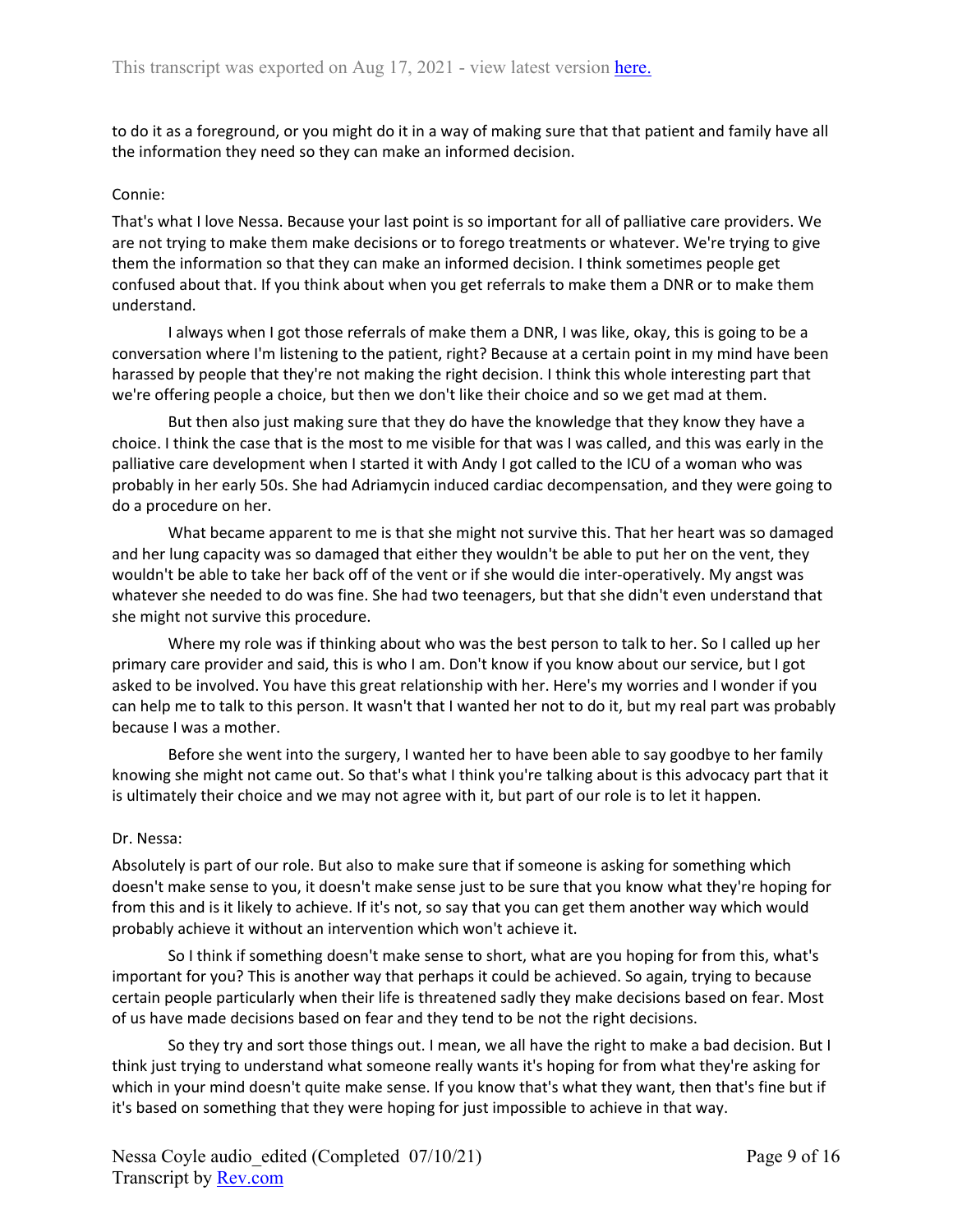# Connie:

You also make me think about, we're focusing the patient in a family, but also you could use your same principles for our palliative care teams that we also have to work as a team and be very cognizant of what we're hoping for and is that realistic, right? Because sometimes as a team we get pulled away into the psychosocial and think that we can fix some of these pieces that we can maybe help some psychological healing more than the physical healing, but we may not be able to do that.

# Dr. Nessa:

Right. I think the other thing, Connie, that's really important and usually it's not a problem with advanced practice nurses but can be with an RN, the feel that voice is important. To make sure that they have a voice at the table and recognize that because they hear things that many other people don't hear. So a lot of things to recognize why a patient will tell them something in the middle of the night and yet in the day time when the family is there they're telling them something else.

So to understand about why sometimes people or families of patients will make a decision based on not what they would if they were just an isolated individual, but within the construct of their family it's a relational autonomy in a way. Then making this decision based on what they feel is best for the family. That's their choice. So it's for nurses to understand why you could have different things.

But also that they need to have a place at the table at these team meetings to talk about what they heard. But also to recognize that what they think is the best course of action may not be the course of action that's followed, but at least they'd have their voice heard at the table.

### Connie:

Well, I think [crostalk 00:36:25]

# Dr. Nessa:

Important thing for the nurses to learn sometimes.

# Connie:

Well, and I think for the whole team, right? Because I think sometimes that's why we need to come together as a team. Lynn might go in and interview as a pharmacy and ask about medications and patient might just throw something out there because they feel like maybe she's not a threat. But then not say something.

I think my experience when we did the Temel study was, I would be in the room and Jennifer Temel would ask a question and the patient and family would answer. She would leave the room and I would ask the question again and I would get this whole different answer.

I would walk out of the room and she'd say, "I don't understand why are they not telling me that?" I said, "Because you're the oncologist and you will be prescribing their treatment and they're afraid if they say that to you, you won't do it versus I have a total different role." So what patients and families decide to tell different people is fascinating and why we have to come back to a team, right?

# Dr. Nessa:

Right. I think there are a lot of other things that with a concept with the underlying principle that cash should be directed by the goals and values of the patient and not by technology that's available is going to really important principle. The how many of these things, what charting system do you have. And are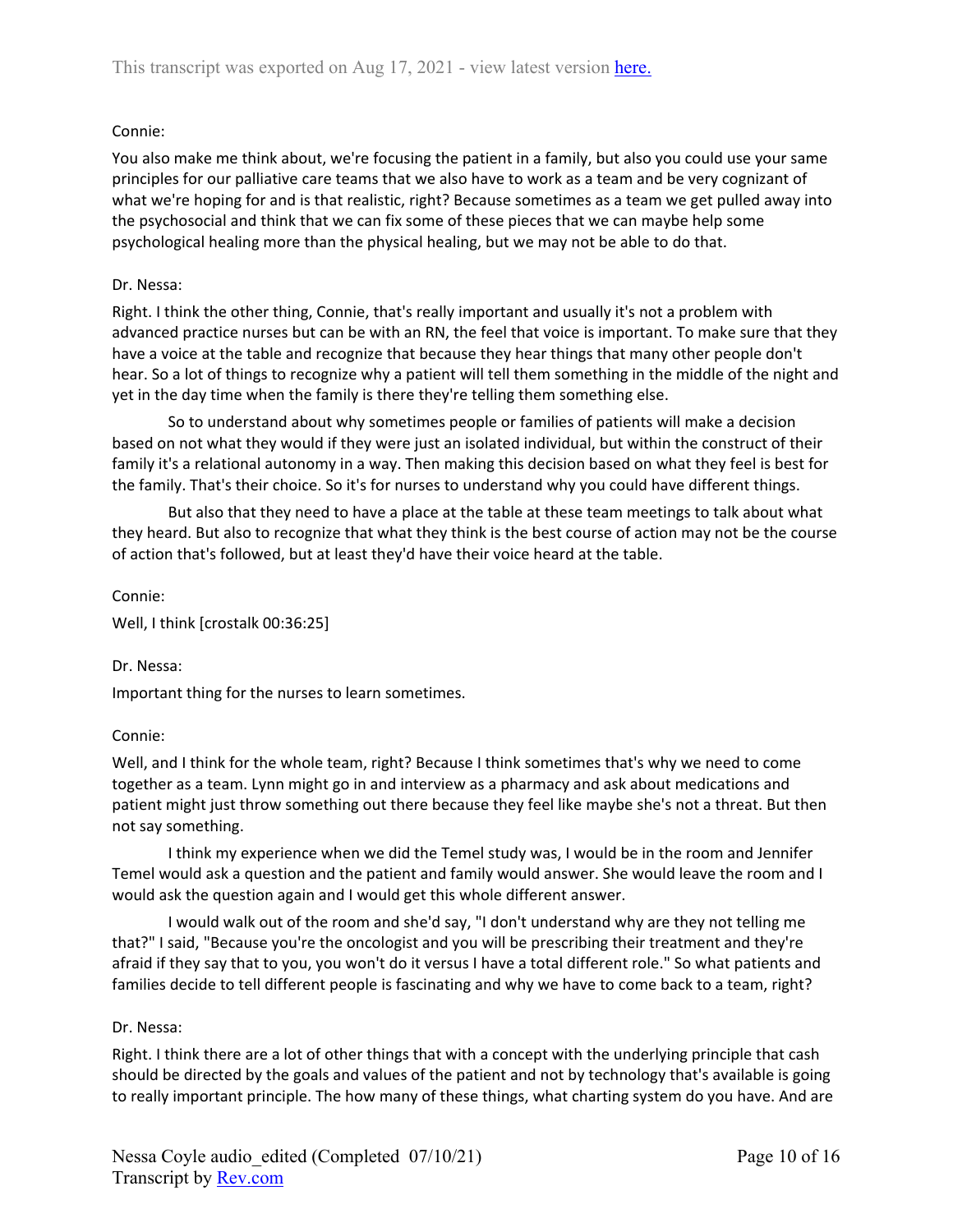these values of patients, these conversations held across a continuum where they were found in the chart. Are they buried in the chart so you never know so it's a new conversation each time. Or have to be developed at some standard of charting where there's a tab, which says values tab that you can go to right away and say, this is a conversation that you had. So you can pick up on the previous conversation.

Remember you told me six months ago, or three months ago when we sat down and talk that these are the things that were very important to you. These are real values. I just wanted to check that this still the case. This is where you are with the treatment options, this is where the situation is now. So again, this is ongoing conversation rather than a brand new conversation each time.

### Connie:

Nessa, when you think about how things have evolved, what do you think are some of the current challenges we have right now to not necessarily fix, but to work on within the field of hospice and palliative care?

#### Dr. Nessa:

Oh gosh, I think that there're a lot. I think funding is certainly a huge one. I think what struck me and again maybe be improving, I don't know, but the quality of different hospice programs can be very, very different. So again, how that's evaluated and how this handoff, when a patient is discharged from an inpatient setting to home hospice. How does that happen? Is it just on a piece of paper?

There's always is as a standard that there's a conversation from an advanced practice nurse or a nurse who knows that patient well who will talk to someone who's going to be accepting the patient. Because again, I think recognizing that when someone, the patient is discharged from one setting that they're familiar with what their routine is to a home hospice setting for example. That's the type of high risk for patient and family distress and being overwhelmed.

So I think that's a huge area that needs to be addressed. I think the need for outpatient high level palliative care services. Then I think that all of us have a responsibility in a way particularly academic centers to be available to work with community nurses and community physicians. So to bring the expertise of an academic center out into the community.

So there needs to be a resource available that's readily available. You're seeing this a little bit in the COVID with some of the things that have been happening, for example, in India and that terrible crisis that they've had. That sometimes people from that country are doing their work here in palliative care oncology or whatever it is medicine. Then by phone, they are consulting with their family or colleagues in India to bring the expertise.

So I think that networking, that outreach is incredibly important because the need is so great and because we're living longer as we live longer, we're dying harder often. So there's this huge need. But I think that we could do it. I think if it's recognized and if there's a task force to set on, how can we do this automatically? How is this an automatic thing? Not just an add on if I have the time. But if you've got a complex patient who is in charge, is that always a verbal handoff? Is that always outreach to see how that person is doing? In a rural community, does an academic center, are they available to outreach?

So this network, just in a way with COVID when there was some hospitals which are totally overwhelmed and have no beds and other hospitals which were not so overwhelmed. Could then also be some network where people were organized to which hospitals those patients would be sent based on the availability of expertise, et cetera. So I think there's a way of looking at this, Connie.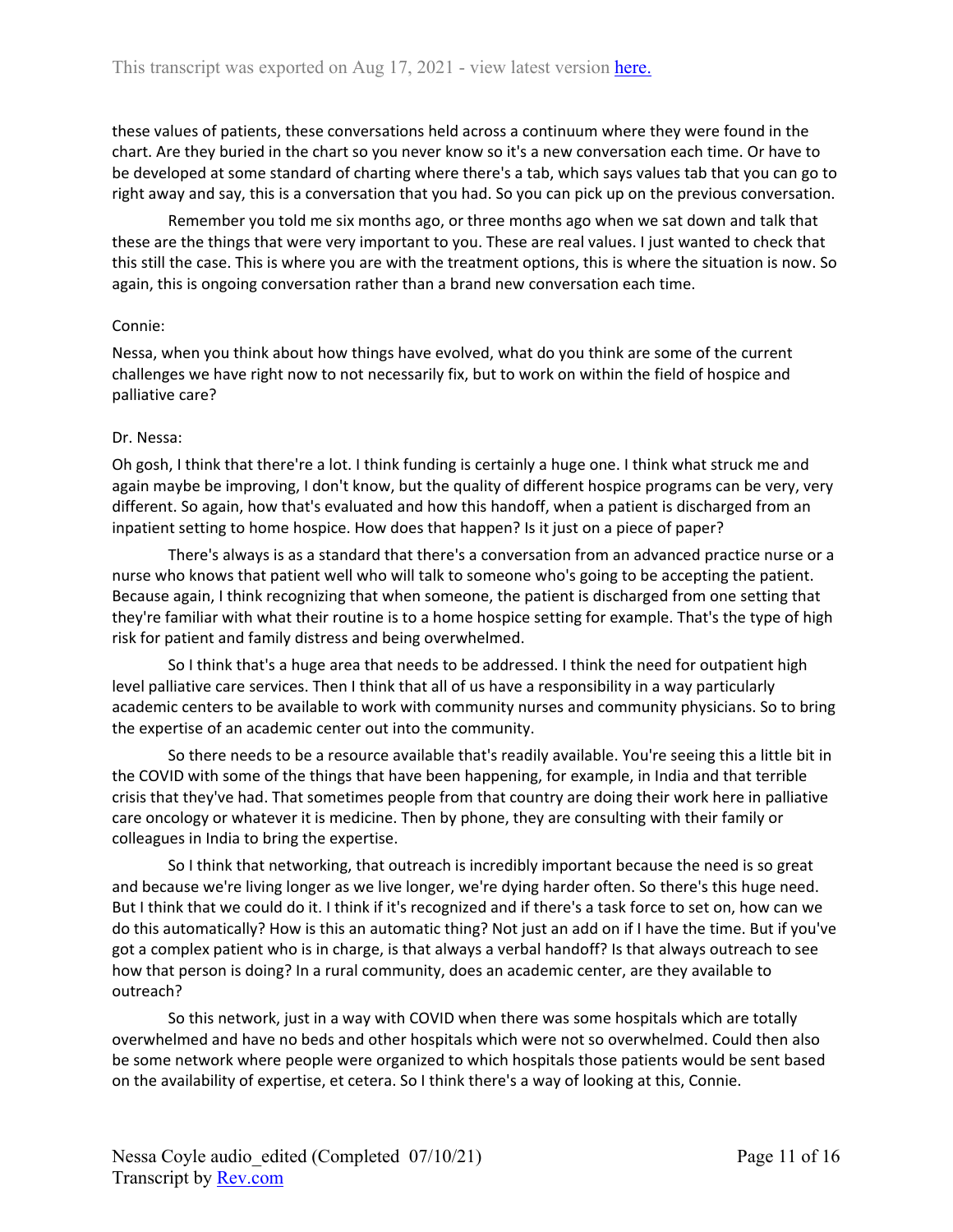### Connie:

Well, and I think you bring up, there was a very interesting thing that happened with COVID, right. That a lot of things that people have been trying for a long time and hadn't been able to do all of a sudden it's a crisis and so people are willing to try that. I think you're right about some of the new models. I think there's this interesting part also that you bring up of beyond the patient and family, what is our responsibility to each other if we're palliative care specialists.

How do we act as a resource to our colleagues and do it in a healthy way so that we don't experience moral distress and burnout. But that we are doing it systematically because I think as we all know, there's a workforce shortage we're going to be having more aging people. I love the comment that you just said, we're living longer and dying harder.

I think that that's something really important for our students to think about because there's so many dimensions to what the future of palliative care is. Just also what you said, just because we have technology doesn't mean we should be using it. Do you have some other thoughts in terms of, if you were to look and you said, "Okay, when I see these things, I will know that palliative care in the United States and globally is in a good place." What would be some of those markers to say we've really arrived?

### Dr. Nessa:

We'll never arrive because the situation changes. So I would think we're always looking, our eyes are open. We write, we have literature. I think that's incredibly important. I think they actually that the palliative textbooks or palliative care nursing and advanced palliative care nursing were incredibly important because before that, there really wasn't anything.

So I think that that was really important and that was put out by the Oxford texts. So I think that was really a landmark thing to do. So I think always learning, always observing because the nature of things are going to change all the time. So I think not being stuck in our ways and actually have to be open and to be observed and to be curious, and to learn from patients in front of us, not to assume.

You're always going to see something new. If our eyes aren't opened, you may miss it, but there's always going to be something new and to record it to talk about it. Yeah, and to work as a team.

### Connie:

Well, I think you also, I mean, I think you are right that the landscape will continue to change why we did things 50 years ago was very different landscape in terms of the technology we have, or did not have as a culture. What we talked about, although I would, if you were to think about the needle that we've done on the comfort of talking about death I don't think we've really... That's still a place that we have a lot of work to do because we have still such a youth oriented culture. So we still have-

### Dr. Nessa:

Otherwise we're hastening death. I mean, it's interesting Connie. I mean, that's the whole discussion in itself so that there's certainly, the youth orientations in every single way and in every way. [inaudible 00:45:17]. But I think it's this issue of just really and more than you can say it, but really to feel it. That that end of life is as important as the beginning of life. It's part of one's life story. To be able to really sit with that and understand it and each phase has a different beauty to it.

But again, society certainly in New York and I'm sure elsewhere in the country is this issue of, "I can end my life, I have the right when my life is fulfilled on my terms, then I should have to be able to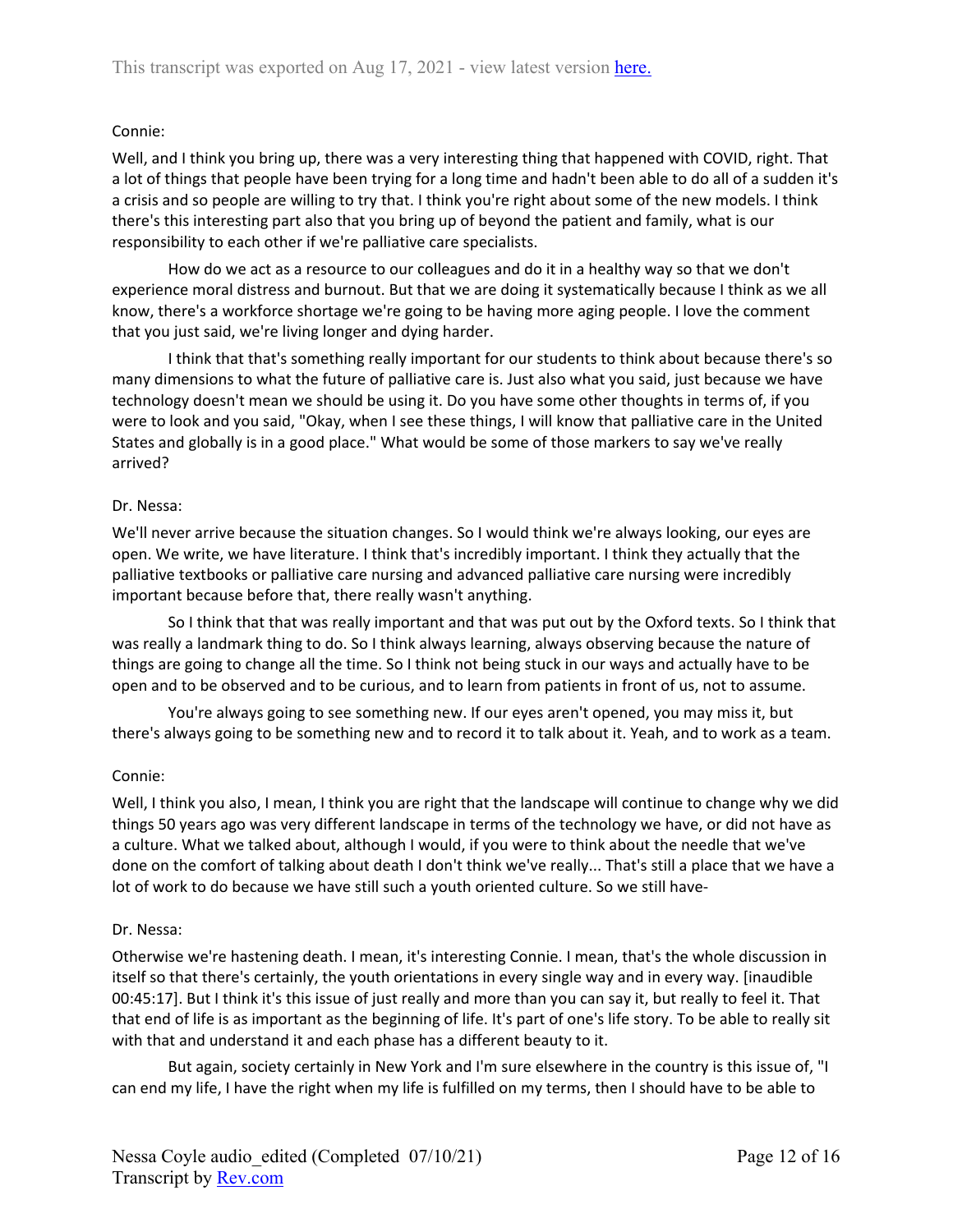have it ended." So again, it's rather strange thing I think that culturally we're looking at and made and all the rest of it.

I'm not saying I'm for or against it. Actually, I'm not for it I'll say that with my mind changed who knows, but I think it's just this natural letting life go its natural course. But we if accept that end of life is as important as the beginning of life and all the way through life, then the responsibilities that society has to put the money where their mouth is with that.

I was really, really struck that a couple of months ago, my brother-in-law in England died and he was a couple of months from his 95th birthday. So he's had a long life five children, lots of grandchildren, et cetera. He was almost blind and very much physically dependent for all his care which he didn't like anyone but my sister rendering him, which again is not uncommon in the elderly. So the family gets exhausted and his good kids were scattered and had young children of their own.

So he was admitted to the local hospital which was a good hospital for he wants to complete workup just to make sure there was nothing that it was reversible and that was okay, that was quite reasonable. Then it was clear that he was coming to the end of his life. So the hospital under the National Health Service then arrange this. Anyone to go home this time family wants him at home. They arrange this end of life package. It was extraordinary. They had a night sitter for 10 hours.

This was like a standard package for six weeks and then it would be reassessed to see how the person was doing. So there was a night setup for 10 hours. There were two carers who came in four times a day to turn him from side to side and just check on him change him if he needed to change. There was an RN who had a syringe driver who would come in on a daily basis adjust the syringe driver and would be available as often as needed on 24 hour call.

That care, the carers and that nurse were arranged through a local hospice, but it was all set up by the hospital where he was. None of it was at any charge to the family at all. So that amount of care I'm still [inaudible 00:48:49] and the idea that there would be someone to sit with him for 10 hours every night, seven days a week was I think, extraordinary.

That in a way it was putting your money where your mouth is. So the family, my sister was he wasn't allowed to give out any medication, anything. Her role was to be the wife and the children their role was to be the children. So it really I'm still amazed by that. It really struck me.

# Connie:

Well, I think what you're speaking to is again and Lynn has heard me say this, in the United States in the 60s and 70s we made this choice of pulling care to the hospital because it was easy for us. But I don't think it was patient and family centered. To get that change, to get those community services has been so hard because we label that type of care custodial and we expect the families to take in and step in as healthcare providers with absolutely no training. And then wonder why it doesn't succeed at times when we're asking them to do things that in the hospital we would never ask them to do.

So it's a very interesting conundrum about what we've done with that. I think that's beautiful because I think in not only letting them be family caregivers, but the costs probably of that versus having your brother-in-law in the hospital for six weeks just got to be much less and a better experience, a better quality of life, better healing for everybody emotionally and physically.

### Dr. Nessa:

Yeah. It's a humane cath because I think again, the families are much smaller. They're scattered throughout the world. So it's usually that care provided, care lands on one person with the most. How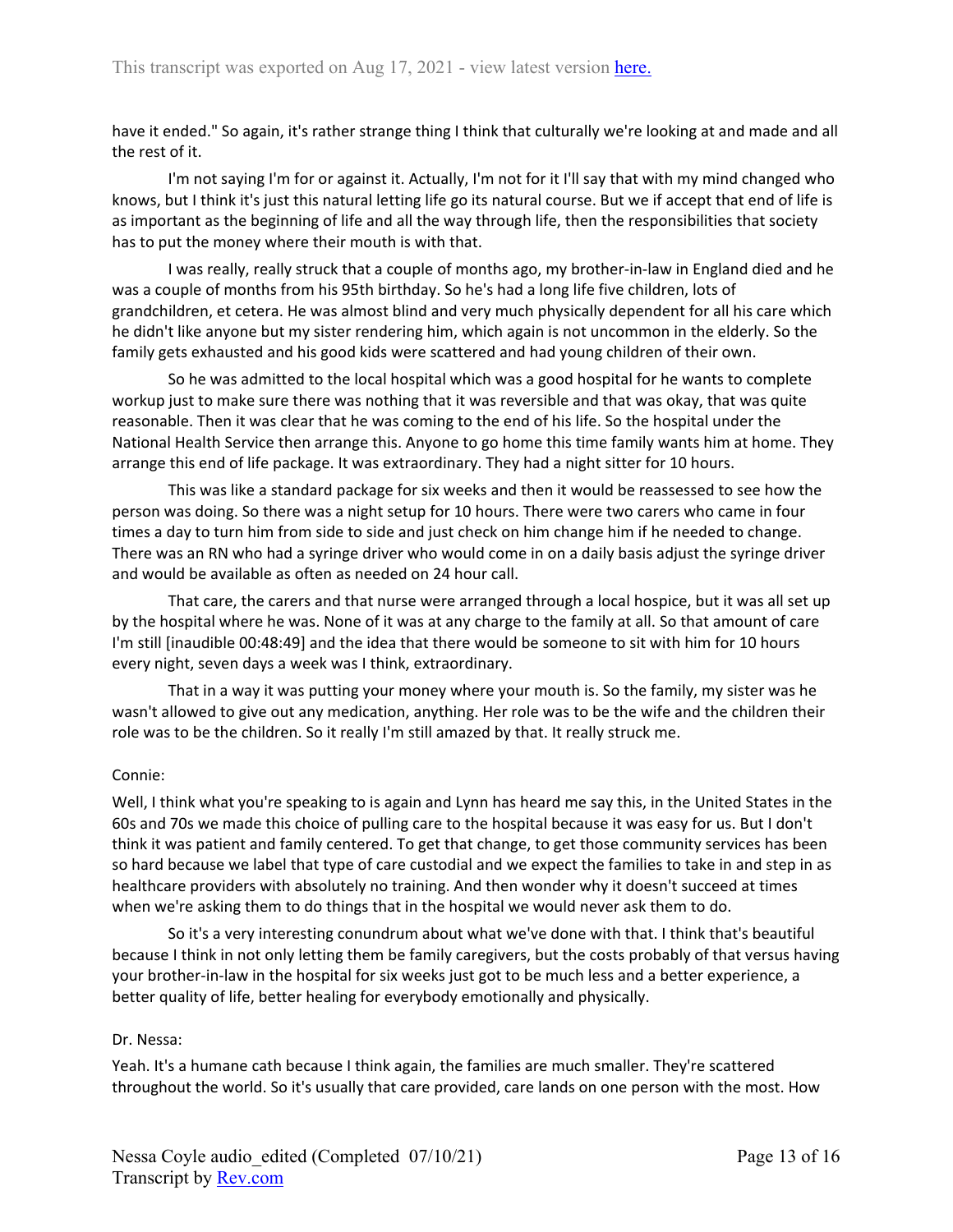can they be available at night? They can't, so they get exhausted, they get [inaudible 00:50:47], someone would rather hurry up and die.

So all of these things within society, I think one needs to look at society as a whole and what are we asking for? The fact that we're asking for our death. For us to choose the time that we die and the responsibility of medicine to end our life. I think it's a societal thing which needs to be looked at.

### Connie:

No, it's very, very interesting. I think you bring up this beautiful part that we haven't had this thing before of the ethics and really looking at the society of responsibility to us as citizens and what is healthcare really defined as. I think with a movement of looking at structural racism and social determinants of health, maybe we'll start really understanding that healthcare is broader. That there's medical needs and their social needs, and probably we need to work on them.

### Dr. Nessa:

We need to be willing for our taxes to go to this. So it is a hard decision to make. These are really... We have to agree that this is what we should be spending our money on, that this is important. That end of life is as a natural ending of life is as important as everything. It's all part of our story which unfolds.

### Connie:

So when you think then for our students who are entering the field now, and it might be clinical, it might be research, it might be ethics, might be policy, what is your advice to them as new leaders? Because I think by getting a PhD, you step into a leadership role. What is your advice to them?

### Dr. Nessa:

I think that all of these are part of nursing. So it's not that they will need to know about policies, they'll need to know about culture, they'll need to know about clinical ethics. They'll need to know about the science and the art, they'll need all of these things. They can't just focus on one area. If they're really going to do advanced practice nursing, PhD nursing, whatever it is part of it is research, part of it is clinical care, part of it is understanding society, part of it is the humanities. It's all of these things, Connie, it's all of these things and all brought in together.

That's what makes it so rich and so rewarding. It's, non-linear in that way and that's why it becomes a lifelong career.

Connie:

I think also, I mean-

Dr. Nessa: The way of being really.

### Connie:

Right, I was just going to say that, that it's not only being pulled into this interesting specialty, but by doing this work, it actually changes you as a person. If it doesn't, then I would suggest that people aren't being reflective enough or something like that but that it does change your outcome or your outlook I think of the whole world and the way that it is.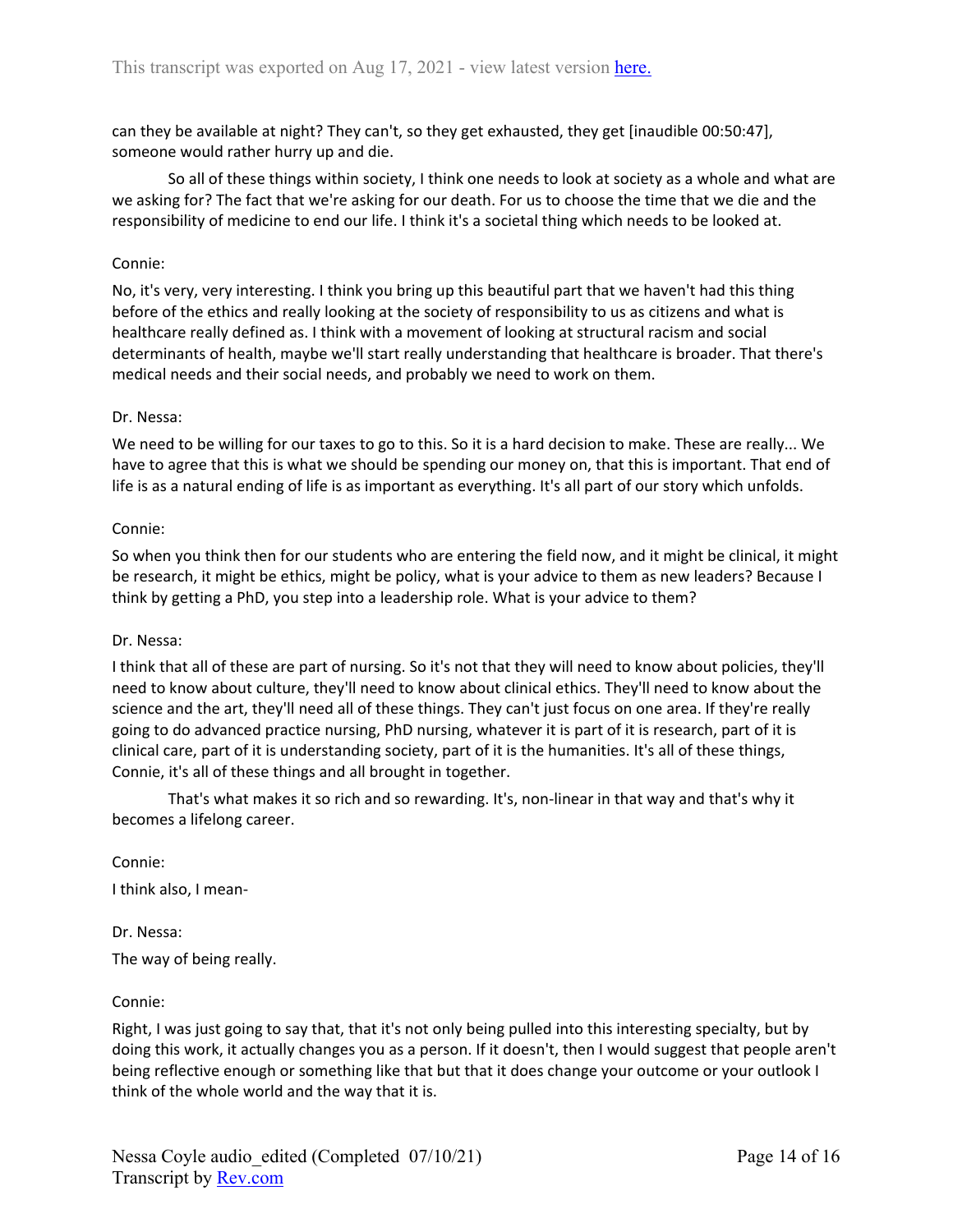# Dr. Nessa:

Right and feeling of responsibility towards society as well as towards self and our professional and everything else. So it's not just this isolated thing is much about it.

# Connie:

I'm just thinking, is there any other questions or comments Lynn that you have? I've just been watching you take all of this in.

Dr. Nessa:

One thing I just like to add again, I mentioned it, but just say that the humanities is really important as part of this.

Dr. Lynn:

Yeah.

Connie:

Okay.

# Dr. Lynn:

I think one thing that you said that struck me that I think we've really tried to embody in the masters degree and of course in the PhD as well is the transdisciplinary nature of our practice. So it was Connie mentioned, if I go into the room as the pharmacist and ask a question, the patient may ask me a question back that has nothing really to do with being a pharmacist. I can't just say, "Sorry, that's not my jam, you're going to have to wait for the social worker."

So we do try to embrace that as a teaching philosophy in our programs to make sure that we can cross cover each other to a degree to make it more seamless care for patients and families.

# Dr. Nessa:

Yeah. I think, Lynn, just start just towards that if I may because I think it's a really important point in thinking of. So patients might bare their soul to you, not because you're a pharmacist but because you are as a person. But I think it's really important for you to listen to them and then to say what you're telling me is really important.

We have specialists who really can address that, is it okay if I ask that person to come and talk with you. But I think sometimes teaching some of our students not to stop that conversation and immediately make a referral, but to really listen, because they're choosing you as a person and to bear their soul too. So it's a quality that's some of us will connect with one patient and not with another, for whatever reason and that needs to be honored.

# Dr. Lynn:

Such an important point. Thank you so much for doing this.

Connie:

Thank you Nessa, this has been lovely.